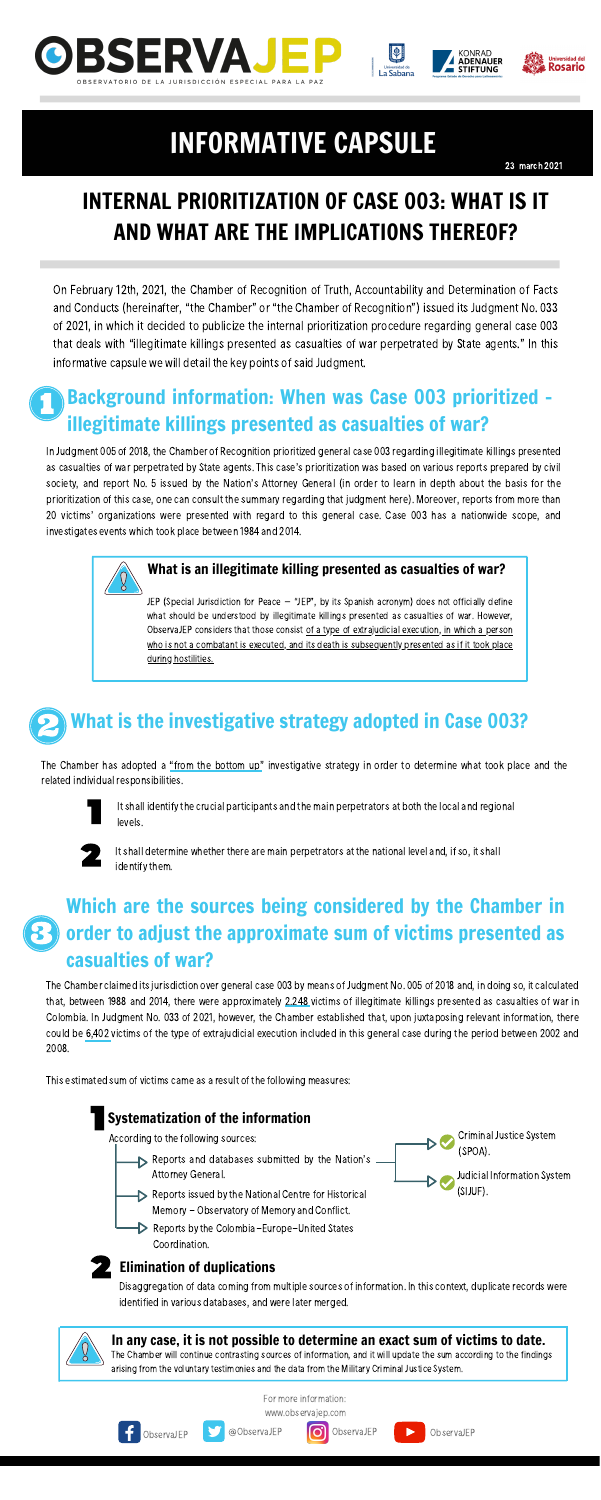





Within the framework of Case 003, the Chamber considered that the application of prioritization criteria was useful and necessary, in order to identify time periods and places where the facts took place, as well as the military units to which the alleged perpetrators belonged. Accordingly, the investigation was divided into six subcases in order to ultimately strengthen the clarification

of the truth, attribute responsibility to the main perpetrators, and contribute towards nonrepetition.

## What are the main findings of Case 003 up until now?

Upon comparing the information, the Chamber published the following findings:

### Chronological features of the victimization:

- $\triangleright$  78% of the historical victimization was reported between 2000 and 2008.
- $\triangleright$  The victimizing events regarding the crime in question increased from 74 victims in 2001 to 1,634 victims in 2007.
- Victimization decreased by 92% from 2007 to 2009, going from 1,634 to 122 cases.

### **Z** Regional features of the victimization from 2002 to 2008:

Sixty-six percent of the victimizing facts were concentrated in the following departments:

- $\blacktriangleleft$  Antioquia: 25%
- $\mathcal$  Meta: 6%
- **√** Caqueta
- $\mathscrtriangle$  Cesar
- Norte de Santander
- $\mathcal I$  Tolima
- $\mathscr$  Huila
- **√** Casanare
- **√** La Guajira
- $\mathcal X$  Cauca

## What does the internal prioritization of Case 003 mean, and how is it different from the prioritization of general cases?



The prioritization of cases is an instrument that aims at establishing a strategic order according to which some cases and situations of violations and abuses are focused on, in order to be investigated and prosecuted. In the context of transitional justice, prioritization allows for the opening of general cases in order to provide more efficiency to the administration of justice regarding numerous and complex cases.

Prioritization may occur at all levels or phases of the investigation carried out by the Chamber of Recognition. Thus, the Chamber may prioritize general cases or subcases within an already prioritized general case.



## What is a subcase and which subcases were prioritized?

A subcase is an investigative strategy within a general case, for instance, Case 003, which can help establish patterns, plans or criminal policies arising from the prioritized facts. These may be distinct, but they can help clarify a particular phenomenon, as it happens in this instance with regard to illegitimate killings presented as casualties of war perpetrated by State agents.

## INTERNAL PRIORITIZATION OF CASE 003: WHAT IS IT AND WHAT ARE THE IMPLICATIONS THEREOF?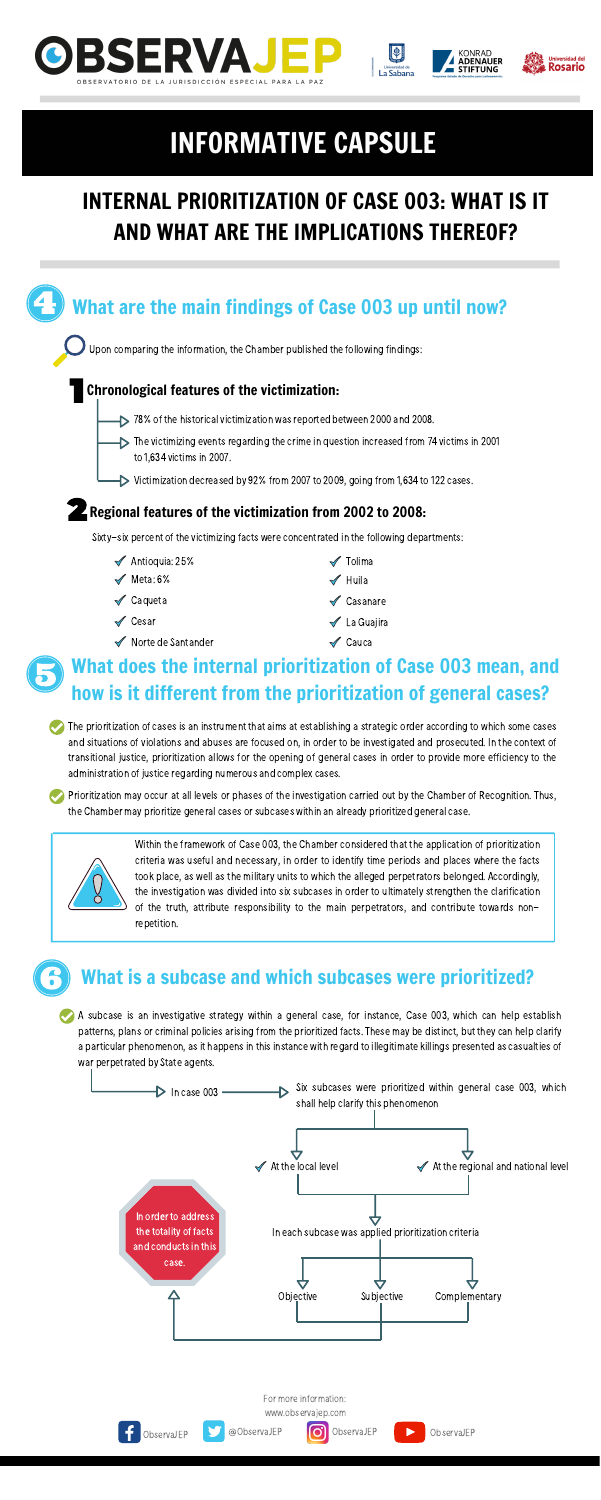





#### Emblematic case: "El Cementerio Las Mercedes de Dabeiba"

The information obtained in this case has shown common elements to those in case 004, which identified Dabeiba as a prioritized territory within the Urabá region. Based on the foregoing, a series of complementary measures were taken in both cases, and to date, 15 members of the security forces, of various ranks, including Battalion and Brigade Commanders, have provided their voluntary testimonies before JEP.

## **Z** What is subcase Costa Caribe about?

This subcase prioritizes the Departments of Cesar and La Guajira, within a time period between 2002 and 2005.

- This Department concentrates 29,4% of reported cases, which makes it the region with the most cases, including 662 suspected deaths.
- The municipalities in Antioquia with the most victims are Granada and Medellín.

Most cases took place in Eastern Antioquia.

At first, the Chamber shall prioritize the investigation of facts which took place between 2002 and 2005, in Northern Cesar and Southern La Guajira. These allegedly correspond to illegitimate killings presented as casualties of war by members of Artillery Battalion No.2 "La Popa." Then, it shall investigate other units, such as "Bapop" and "Gmron", among others, regarding events which took place between July 2005 and 2008.



For more information:

[www.observajep.com](http://observajep.com/index.php)





### What is subcase Antioquia about?

The Chamber determined that the Department of Antioquia is the one with the most victims associated with this phenomenon.

Among the eight units of the National Army, the First, the Second, the Fourth and the Seventh are the ones allegedly responsible for 60% of the cases (the First and the Seventh units are located in Antioquia).

- The Department of Cesar reports the third largest number of victimizing facts related to this phenomenon, which amount to 7,7% of the cases being examined by the Attorney General's Office.
- The Department of La Guajira reports the ninth largest number of events, which amount to 4% of the victimizing facts related to this phenomenon.

The Fourth Brigade might be responsible for 73% of the deaths reported in the Department between 2000 and 2013. It has been established that most victimizing facts took place between 2002 and 2007; while in 2003, 2004 and 2005, most of the reported victims were associated with acts perpetrated by said Brigade.

> Various organizations underscored the great number of victims presented as unidentified persons, given that in several facts that were investigated, evidence showed the intervention of recruiters, tampering with intelligence information, as well as tampering with crime scenes, and the guidelines to prevent these practices were ignored.

> Artillery Battalion No. 2 "La Popa", which had jurisdiction over various municipalities in Northern Cesar and is allegedly involved in these facts, is an illustrative unit to comprehend this phenomenon, due to the quantity of testimonies provided by its members before JEP, and the magnitude of the victimization, including ethnic victimization. The same can be said about Mechanized Group "Juan José Rondón" from the Department of La Guajira.

Within the framework of this subcase, JEP also found the emblematic case regarding "El Cementerio Las Mercedes de Dabeida" [The "Las Mercedes de Dabeida" Cemetery]. It is considered a symbolic case since it portrays these large-scale criminal phenomena, and additionally, reveals elements of seriousness, vulnerability of the victims, the power of the perpetrators, and victimizing facts affecting the same population group. The Chamber applied the prioritization criteria in this emblematic case asfollows:

#### D W Complementary criteria:

#### Objective criteria of impact:

According to the preliminary facts associated with the reported victims, who were unidentified persons buried at the aforementioned cemetery under peculiar conditions, the evidence shows the alleged participation of members of three military units: Mobile Brigade No. 11, Counterguerrilla Battalion No. 79, and Counterguerrilla Battalion No. 26 "Arhuacos".

Subjective criterium of impact:

The Chamber stresses that there are elements which tend to infer that there were victimizing events affecting members of ethnic groups.

#### Criterium of availability of information:

#### Objective criterium of impact:

#### Subjective criterium of impact:

The Chamber emphasizes the identification of 41 indigenous victims nationwide, which amount to 2% of the totality of victims. Out of those, 22 persons belonging to the Kankuama, Wiwa and Wayuu ethnic groups were presented as casualties of war mainly by members of Battalion "La Popa" and Mechanized Group "Juan José Rondón" (Gmron).

The Chamber applied the following prioritization criteria:

## INTERNAL PRIORITIZATION OF CASE 003: WHAT IS IT AND WHAT ARE THE IMPLICATIONS THEREOF?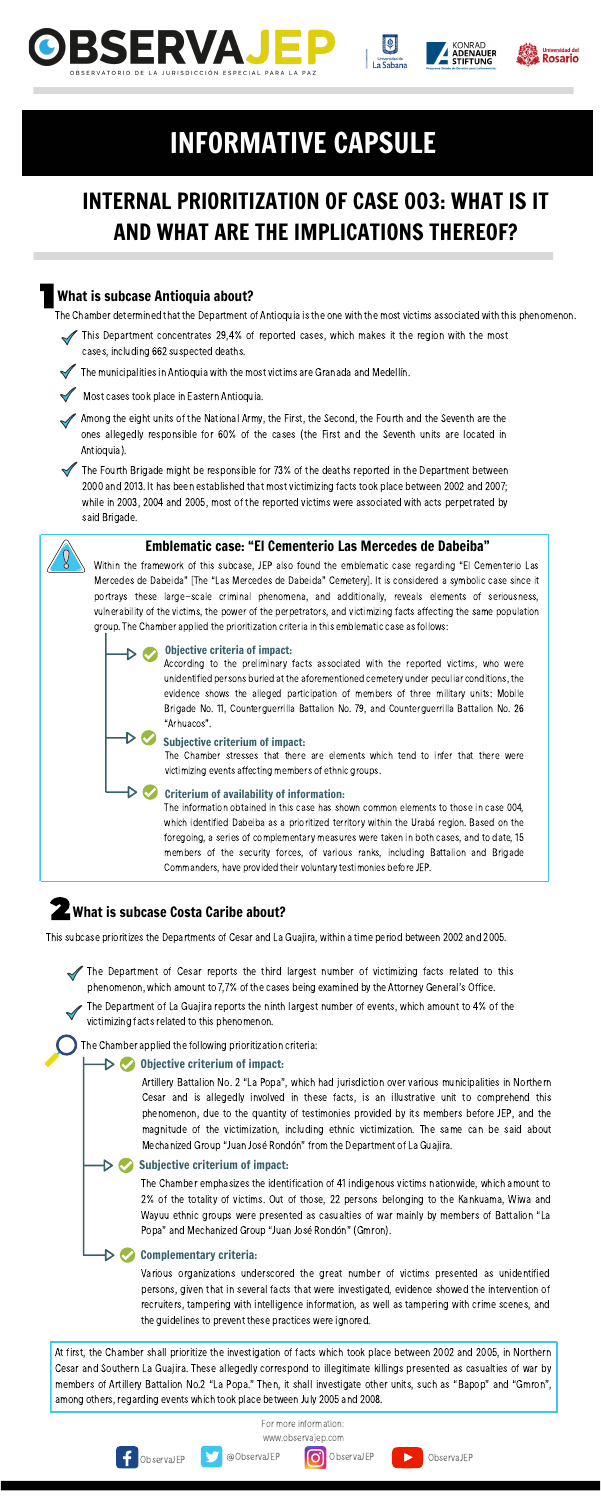





- Profile of the victims: Victims were mainly from rural areas, or zones far from the main urban areas, and were stigmatized as FARC members of sympathizers.
	- The perpetrators allegedly took advantage of the vulnerability of the victims, which was related to drug use and/or economic marginalization.
	- Strategies used: Deception of the victims, and the use of informants and recruiters.
	- Representivity of the alleged perpetrators: Indicia about the decisive participation of highrank personnel.

- Profile of the victims: according to voluntary testimonies, informants and demobilized personnel were used to identify other demobilized persons or alleged criminals. On the other hand, according to victims' organizations, most victims were peasants or persons who performed informal work in the countryside.
- Among the victims, there were 2 elderly persons, 2 persons with disabilities, homeless persons, persons who were allegedly drug users, and persons associated with political activity or social leaders.

#### $\triangleright \triangleright$  Complementary criteria:

ObservaJEP **Detailed Access** ObservaJEP **CO** ObservaJEP **Detailed Access** ObservaJEP

Thissubcase shall prioritize the illegitimate killings presented as casualties of war, which were allegedly committed by members of Mobile Brigade No. 15 and Infantry Battalion No. 15 "Francisco de Paula Santander" (Second division of the National Army), and took place between 2007 and 2008, particularly in the sub-region of Catatumbo, on the basis of the following criteria:

> Availability of information: Significant progress in the cases before the ordinary jurisdiction. Multiple and detailed reports presented by victims' organizations.

### What is subcase Huila about?

- The selection of defenseless victims on the basis of prejudice and stigmatization, followed by their killing.
- The sophistication of the criminal pattern consisting of recruiting the victims in other regions, their deceit, followed by their killing.

Representivity of the facts: these are cases of national scope.

- Profile of the victims: Facts perpetrated against persons with mental disability, persons who were allegedly drug users, and persons associated with political activity or social leaders.
- Representivity of the alleged perpetrators: Alleged involvement of commanders of Mobile Brigade No. 15 and Battalion and Company.

#### Complementary criteria:

Availability of information: Great availability of information provided by State institutions and civil society organizations.

### What is subcase Casanare about?

- Seriousness of the events: Increasing number of cases between 2005 and 2008, which is related to the increasing amount of cases in the same time period nationwide. The need to examine and establish whether such connection could be explained in the context of a national policy.
- Magnitude of the victimization: 40% of the victims were originally from Southern Huila, particularly from the municipalities of Pitalito and Garzón.

#### $\triangleright \triangleright$  Subjective criterium of impact:

Determination of representative patterns of Case 003:

This subcase shall prioritize the investigation of events which took place between 2005 and 2008, regarding illegitimate killings presented as casualties of war allegedly perpetrated by members of Brigade XVI, according to the following criteria:

For more information:



### What is subcase Norte de Santander about?

#### Subjective criterium of impact:

The Chamber applied the following prioritization criteria:

#### Objective criterium of impact:

Thissubcase shall prioritize the investigation of illegitimate killings presented as casualties of war, which took place between 2005 and 2008 in the Department of Huila, and were allegedly perpetrated bythe Army's Fifth Division.

The Chamber applied the following prioritization criteria:

#### $\triangleright \triangleright$  Objective criterium of impact:

- Geographical zone: Department of Casanare, Province of La Libertad in Boyacá, and some areas of Arauca.
- Number of cases before the Attorney General's Office: 230, regarding the death of 415 persons.
- Ratio of illegitimate killings presented as casualties of war: 12 for each 100,000 residents of Casanare.

#### Objective criterium of impact:

#### Subjective criterium of impact:

The Chamber applied the following prioritization criteria:

## INTERNAL PRIORITIZATION OF CASE 003: WHAT IS IT AND WHAT ARE THE IMPLICATIONS THEREOF?